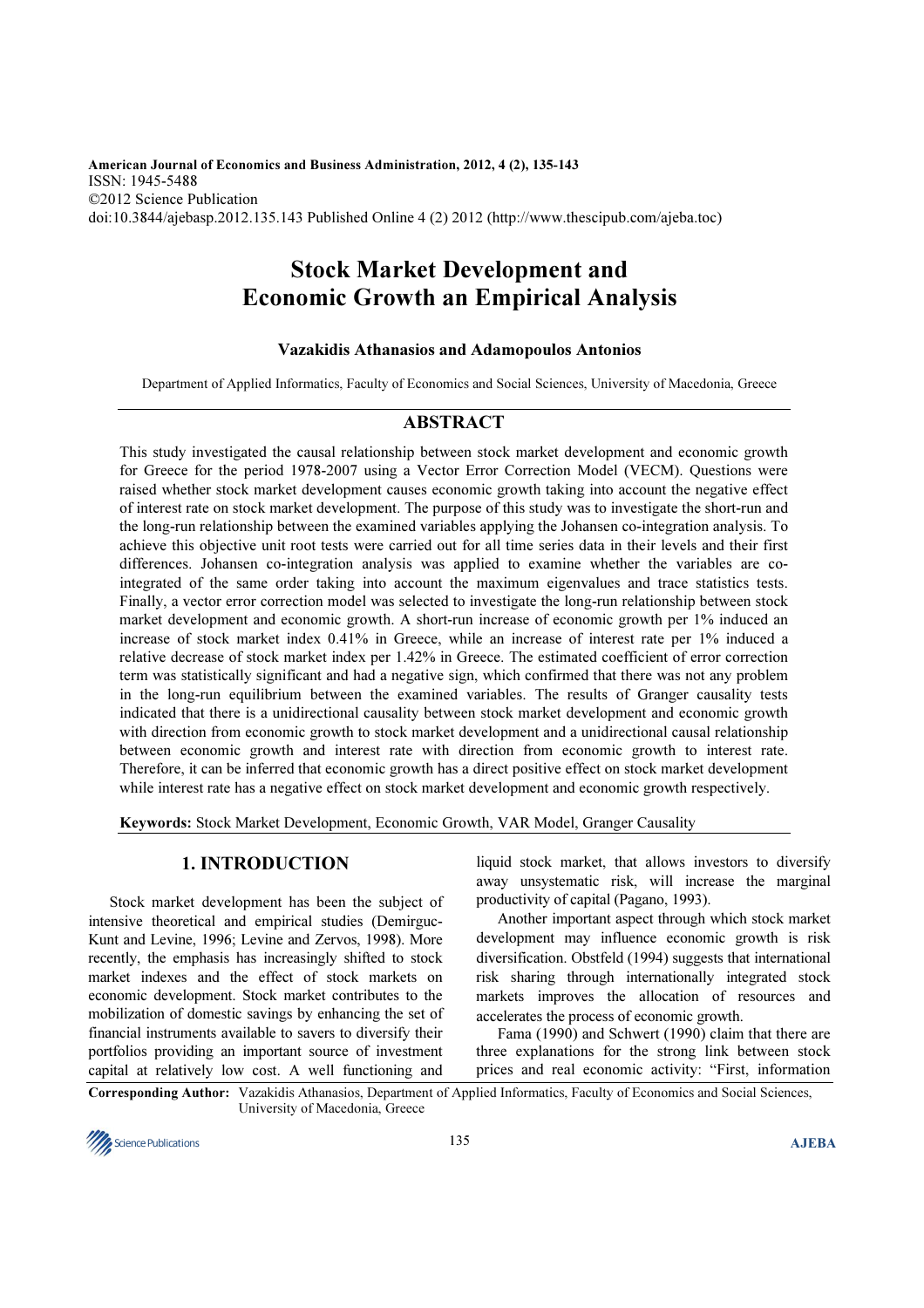about future real activity may be reflected in stock prices well before it occurs-this is essentially the notion that stock prices are a leading indicator for the well-being of the economy. Second, changes in discount rates may affect stock prices and real investment similarly, but the output from real investment doesn't appear for some time after it is made. Third, changes in stock prices are changes in wealth and this can affect the demand for consumption and investment goods".

The model hypothesis predicts that economic growth facilitates stock market development taking into account the negative effect of interest rate on stock market development and economic growth.

This study has two objectives:

- To examine the long run relationship among economic growth, interest rate and stock market development
- To apply Granger causality test based on a vector error correction model in order to examine the causal relationships between the examined variables taking into account the Johansen co-integration analysis

The remainder of the study proceeds as follows:

Initially the data and the specification of the multivariate VAR model are described. For this purpose stationarity test and Johansen co-integration analysis are examined taking into account the estimation of vector error correction model.

Finally, Granger causality test is applied in order to find the direction of causality between the examined variables of the estimated model. The empirical results are presented analytically and some discussion issues resulted from this empirical study are developed shortly, while the final conclusions are summarized relatively.

#### 2. MATERIALS AND METHODS

#### 2.1. Data and Specification Model

In this study the method of Vector Autoregressive Model (VAR) is adopted to estimate the effects of economic growth on stock market development through the effect of interest rate and credit market development. The use of this methodology predicts the cumulative effects taking into account the dynamic response among stock market index and the other examined variables.

In order to test the causal relationships, the following multivariate model is to be estimated as follows (Equation 1):

$$
SM = f(GDP, R) \tag{1}
$$

Science Publications  $136$   $AJEBA$ 

Where:

 $SM$  = The general stock market index  $R =$ The interest rate

 $GDP = The gross domestic product$ 

Following the empirical study of King and Levine (1993) the variable of economic growth (GDP) is measured by the rate of change of real GDP, while the general stock market index is used as a proxy for the stock market development. The general Stock Market index (SM) expresses better the stock exchange market than other financial indices, taking into account the effect of interest Rate (R) (Katos et al., 1996; Nieuwerburgh et al., 2006; Shan, 2005; Vazakidis, 2006; Thalassinos and Thalassinos, 2006; Thalassinos and Pociovalisteanu, 2007; Vazakidis and Adamopoulos, 2009; Adamopoulos, 2010).

The data that are used in this analysis are annual covering the period 1978-2007 for Greece, regarding 2000 as a base year and are obtained from international financial statistics yearbook (IMF, 2007). All time series data are expressed in their levels and Eviews econometric computer software is used for the estimation of the model.

#### 2.2. Unit Root Tests

Economic theory does not often provide guidance in determining which variables have stochastic trends and when such trends are common among variables. If these variables share a common stochastic trend, their first differences are stationary and the variables may be jointly co-integrated.

For univariate time series analysis involving stochastic trends, Augmented Dickey and Fuller (1979); Phillips and Perron (1988) and Kwiatkowski et al. (1992) unit root tests are calculated for individual series to provide evidence as to whether the variables are integrated. This is followed by a multivariate co-integration analysis.

Following the study of Seddighi et al. (2000), Augmented Dickey-Fuller (ADF) test involves the estimation one of the following equations (Equation 2a,b,c) respectively:

$$
\Delta X_{t} = \beta X_{t-1} + \sum_{j=1}^{p} \delta_{j} \Delta X_{t-j} + \varepsilon_{t} \theta
$$
 (2a)

$$
\Delta X_t = \alpha_0 + \beta X_{t-1} + \sum_{j=1}^p \delta_j \Delta X_{t-j} + \varepsilon_t
$$
 (2b)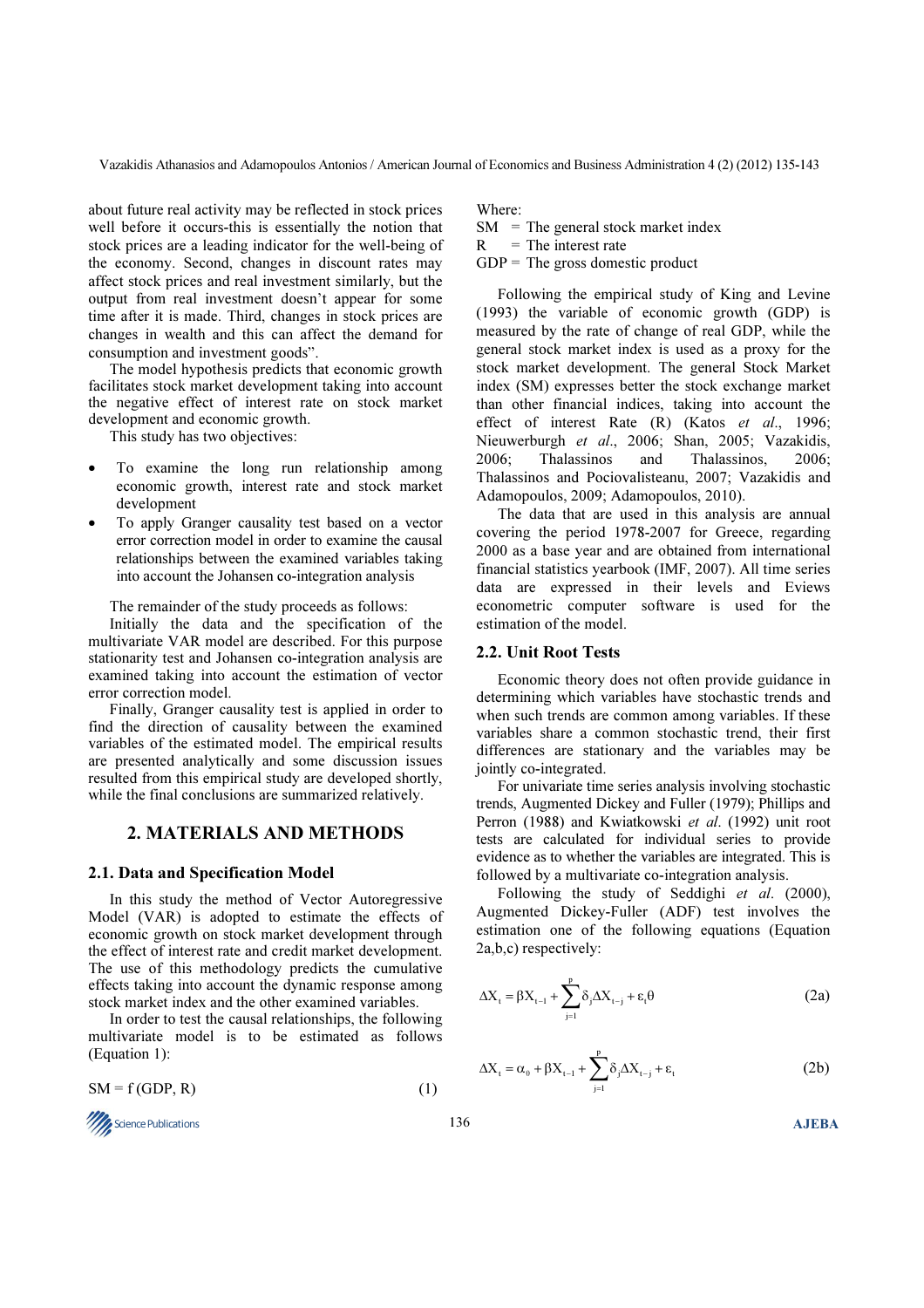$$
\Delta X_{t} = \alpha_{0} + \alpha_{1}t + \beta X_{t-1} + \sum_{j=1}^{p} \delta_{j} \Delta X_{t-j} + \varepsilon_{t}
$$
 (2c)

The additional lagged terms are included to ensure that the errors are uncorrelated. The maximum lag length begins with 2 lags and proceeds down to the appropriate lag by examining the AIC and SC information criteria.

The null hypothesis is that the variable  $X_t$  is a nonstationary series (H<sub>0</sub>: β = 0) and is rejected when β is significantly negative (Ha:  $\beta$ <0). If the calculated ADF statistic is higher than McKinnon's critical values, then the null hypothesis  $(H_0)$  is not rejected and the series is non-stationary or not integrated of order zero I(0). Alternatively, rejection of the null hypothesis implies stationarity. Failure to reject the null hypothesis leads to conducting the test on the difference of the series, so further differencing is conducted until stationarity is reached and the null hypothesis is rejected (Dickey and Fuller, 1979).

In order to find the proper structure of the ADF equations, in terms of the inclusion in the equations of an intercept  $(\alpha_0)$  and a trend (t) and in terms of how many extra augmented lagged terms to include in the ADF equations, for eliminating possible autocorrelation in the disturbances, the minimum values of Akaike Information Criterion (AIC) (Akaike, 1973) and Schwarz Criterion (SC) Schwarz (1978) based on the usual Lagrange Multiplier LM(1) test were employed.

Phillips and Perron (1988) test is an extension of the Dickey-Fuller (DF) test, which makes the semiparametric correction for autocorrelation and is more robust in the case of weakly autocorrelation and heteroskedastic regression residuals. According to Choi (1992), the Phillips-Perron test appears to be more powerful than the ADF test for the aggregate data. Although the Phillips-Perron (PP) test gives different lag profiles for the examined variables (time series) and sometimes in lower levels of significance, the main conclusion is qualitatively the same as reported by the Dickey-Fuller (DF) test. Since the null hypothesis in the Augmented Dickey-Fuller test is that a time series contains a unit root, this hypothesis is accepted unless there is strong evidence against it. However, this approach may have low power against stationary near unit root processes.

Following the studies of Chang (2002); Vazakidis and Adamopoulos (2009) and Kwiatkowski et al. (1992) present a test where the null hypothesis states that the series is stationary. The KPSS test complements the Augmented Dickey-Fuller test in that concerns regarding the power of either test can be addressed by comparing the significance of statistics from both tests. A stationary series has significant Augmented Dickey-Fuller statistics and insignificant KPSS. According to Kwiatkowski et al. (1992), the test of KPSS assumes that a time series can be composed into three components, a deterministic time trend, a random walk and a stationary error based on Equation 3:

$$
y_t = \delta t + r_t + \varepsilon_t \tag{3}
$$

where,  $r_t$  is a random walk  $r_t = r_{t-1} + u_{t-1}$  The  $u_t$  is iid  $(0, 0, \sigma_u^2)$ . The stationarity hypothesis implies that  $\sigma_u^2 = 0$ .

Under the null,  $y_t$ , is stationary around a constant  $(\delta = 0)$  or trend-stationary ( $\delta \neq 0$ ). In practice, one simply runs a regression of  $y_t$  over a constant (in the case of level-stationarity) ore a constant plus a time trend (in the case of trend-stationary). Using the residuals,  $e_i$ , from this regression, one computes the LM statistic as follows (Equation 3a, b):

$$
LM = T^{-2} \sum_{t=1}^{T} S_t^2 / S_{\text{st}}^2
$$
 (3a)

where,  $S_{\text{et}}^2$  is the estimate of variance of  $\varepsilon_t$ :

$$
S_{t} = \sum_{i=1}^{t} e_{i}, t = 1, 2, \dots, T
$$
 (3b)

The distribution of LM is non-standard: The test is an upper tail test and limiting values are provided by Kwiatkowski et al. (1992), via Monte Carlo simulation. To allow weaker assumptions about the behavior of  $\varepsilon_t$ , one can rely, following Phillips (1987) on the Newey and West (1987) estimate of the long-run variance of  $ε<sub>t</sub>$  which is defined as follows (Equation 3c, d):

$$
S^{2}(l) = T^{-1} \sum_{t=1}^{T} e_{i}^{2} + 2T^{-1} \sum_{s=1}^{l} w(s, l) \sum_{t=s+1}^{T} e_{i} e_{i-k}
$$
(3c)

where,  $w(s,l) = 1 - s/(l+1)$ . In this case the test becomes:

$$
v = T^{-2} \sum_{t=1}^{T} S_t^2 / S^2(l)
$$
 (3d)

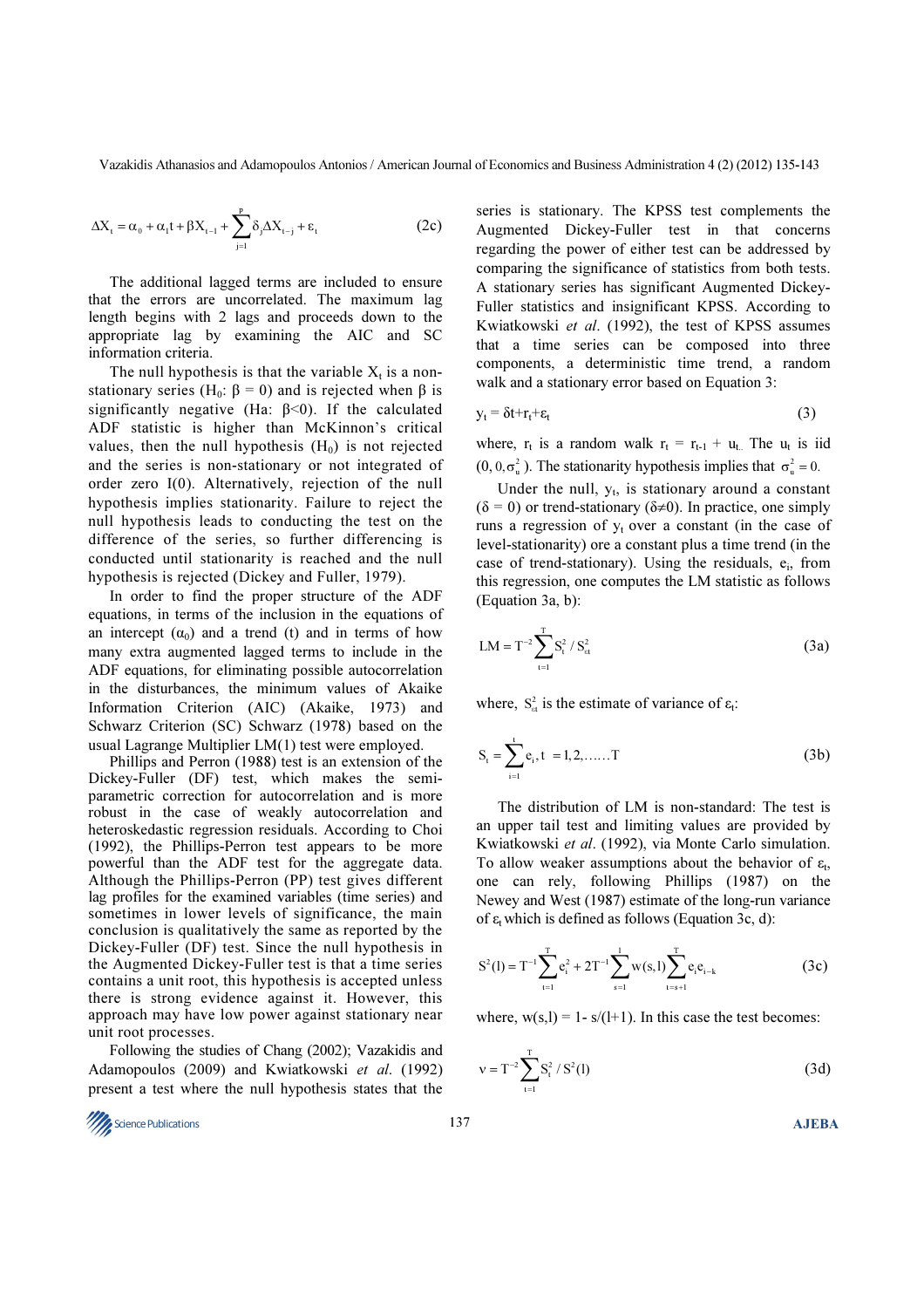| <b>Table 1.</b> Tests of unit roots hypothesis |                  |            |                 |               |               |              |           |
|------------------------------------------------|------------------|------------|-----------------|---------------|---------------|--------------|-----------|
|                                                |                  |            | Phillips-Perron |               |               | <b>KPSS</b>  |           |
| Augmented Dickey-Fuller                        |                  |            | PP test stat    |               |               | LM test stat |           |
| Greece                                         | ADF_test stat    | $lag eq_f$ | $t_{n}$         | $t_c$         | $t_{t}$       | $h_c$        | $h_{t}$   |
| <b>SM</b>                                      | 3.64(0.04)       | $p = 1(4)$ | 2.42(0.99)      | 1.12(0.99)    | $-0.95(0.93)$ | $0.65***$    | 0.22      |
| $\mathbf{R}$                                   | $-2.49(0.32)$    | $p = 1(4)$ | $-0.69(0.4)$    | $-0.88(0.77)$ | $-2.23(0.45)$ | $0.41***$ ** | $0.15***$ |
| <b>GDP</b>                                     | 13.45(1.00)      | $p = 0(2)$ | 13.45(1.00)     | 6.25(1.00)    | 1.99(1.00)    | $0.68***$    | $0.18***$ |
| $\Delta SM$                                    | $-3.02(0.003)$   | $p = 0(2)$ | $-2.56(0.01)$   | $-2.64(0.09)$ | $-2.90(0.17)$ | 0.32         | $0.19**$  |
| ΔR                                             | $-3.46(0.001)$   | $p = 1(2)$ | $-3.45(0.001)$  | $-3.40(0.01)$ | $-3.62(0.04)$ | 0.28         | 0.09      |
| $\triangle$ GDP                                | $-3.98***(0.02)$ | $p = 0(4)$ | $-0.26(0.58)$   | $-1.84(0.35)$ | $-3.98(0.02)$ | $0.57**$ .*  | $0.14*$   |

Notes: The calculated statistics are those reported. The critical values for R, SM and ∆GDP at 1, 5 and 10% are -4.32, -3.58, -3.22, for GDP, at 1, 5 and 10% are -2.62, -1.95, -1.61 for ∆SM, ∆R at 1, 5 and 10% are -2.65, -1.95, -1.60 respectively; The lag-length (p) structure of  $a<sub>I</sub>$  of the dependent variable  $x<sub>t</sub>$  is determined using the recursive procedure in the light of a Langrange Multiplier (LM) autocorrelation test (for orders up to four), which is asymptotically distributed as chi-squared distribution and the value t-statistic of the coefficient associated with the last lag in the estimated autoregression; The critical values for the Phillips-Perron unit root tests are obtained  $t_n$ ,  $t_c$  and  $t_t$  are the PP statistics for testing the null hypothesis the series are not  $I(0)$  when the residuals are computed from a regression equation without an intercept and time trend, with only an intercept and with both intercept and time trend, respectively. The critical values at 1, 5 and 10% are -2.62, -1.94, -1.61, for  $t_n$ , -3.60, -2.93, -2.60 for  $t_t$  and for -4.19, -3.52, -3.19 for  $t_r$  respectively; k = bandwidth length: Newey-West using Bartlett kernel;  $h_c$  and  $h_t$  are the KPSS statistics for testing the null hypothesis that the series are I(0) when the residuals are computed from a regression equation with only an intercept and intercept and time trend, respectively. The critical values at 1%, 5% and 10% are 0.73, 0.46 and 0.34 for  $h_c$  and 0.21, 0.14 and 0.11 for  $h_t$ respectively (Kwiatkowski et al., 1992, Table 1); Since the value of the test will depend upon the choice of the 'lag truncation parameter', l; l = B and width length: Newey-West using Bartlett kernel; \*\*\*, \*\* and \*: Indicate that those values are not consistent with relative hypotheses at the  $1\%$ ,  $5\%$  and  $10\%$  levels of significance relatively

Which is the one considered here. Obviously the value of the test will depend upon the choice of the 'lag truncation parameter', l. Here we use the sample autocorrelation function of  $\Delta e_t$  to determine the maximum value of the lag length l) statistics.

The KPSS statistic tests for a relative lag-truncation parameter (l), in accordance with the default Bartlett kernel estimation method (since it is unknown how many lagged residuals should be used to construct a consistent estimator of the residual variance), rejects the null hypothesis in the levels of the examined variables for the relative lag-truncation parameter (l).

The econometric software Eviews which is used to conduct the ADF, PP, KPSS tests, reports the simulated critical values based on response surfaces. The results of the ADF, PP, KPSS tests for each variable appear in Table 1. If the time series (variables) are non-stationary in their levels, they can be integrated with integration of order 1, when their first differences are stationary.

#### 2.3. Johansen Co-Integration Analysis

Following the studies of Chang (2002) and Vazakidis and Adamopoulos (2009), since it has been determined that the variables under examination are integrated of order 1, then the co-integration test is performed. The testing hypothesis is the null of non-co-integration against the alternative that is the existence of cointegration using the Johansen maximum likelihood procedure (Johansen and Juselius, 1990; 1992).

According to Chang and Caudill (2005) once a unit root has been confirmed for a data series, the question is whether there exists a long-run equilibrium relationship among variables. According to Engle and Granger (1987), a set of variables,  $Y_t$  is said to be co-integrated of order (d, b)-denoted CI(d, b)-if  $Y_t$  is integrated of order d and there exists a vector,  $\beta$ , such that  $\beta'Y_t$  is integrated of order (d-b). Co-integration tests in this study are conducted using the method developed by Johansen (1988) and Johansen and Juselius (1990).

The multivariate co-integration techniques developed by Johansen (1988) and Johansen and Juselius (1990) using a maximum likelihood estimation procedure allows researchers to estimate simultaneously models involving two or more variables to circumvent the problems associated with the traditional regression methods used in previous studies on this issue. Therefore, the Johansen method applies the maximum likelihood procedure to determine the presence of cointegrated vectors in nonstationary time series.

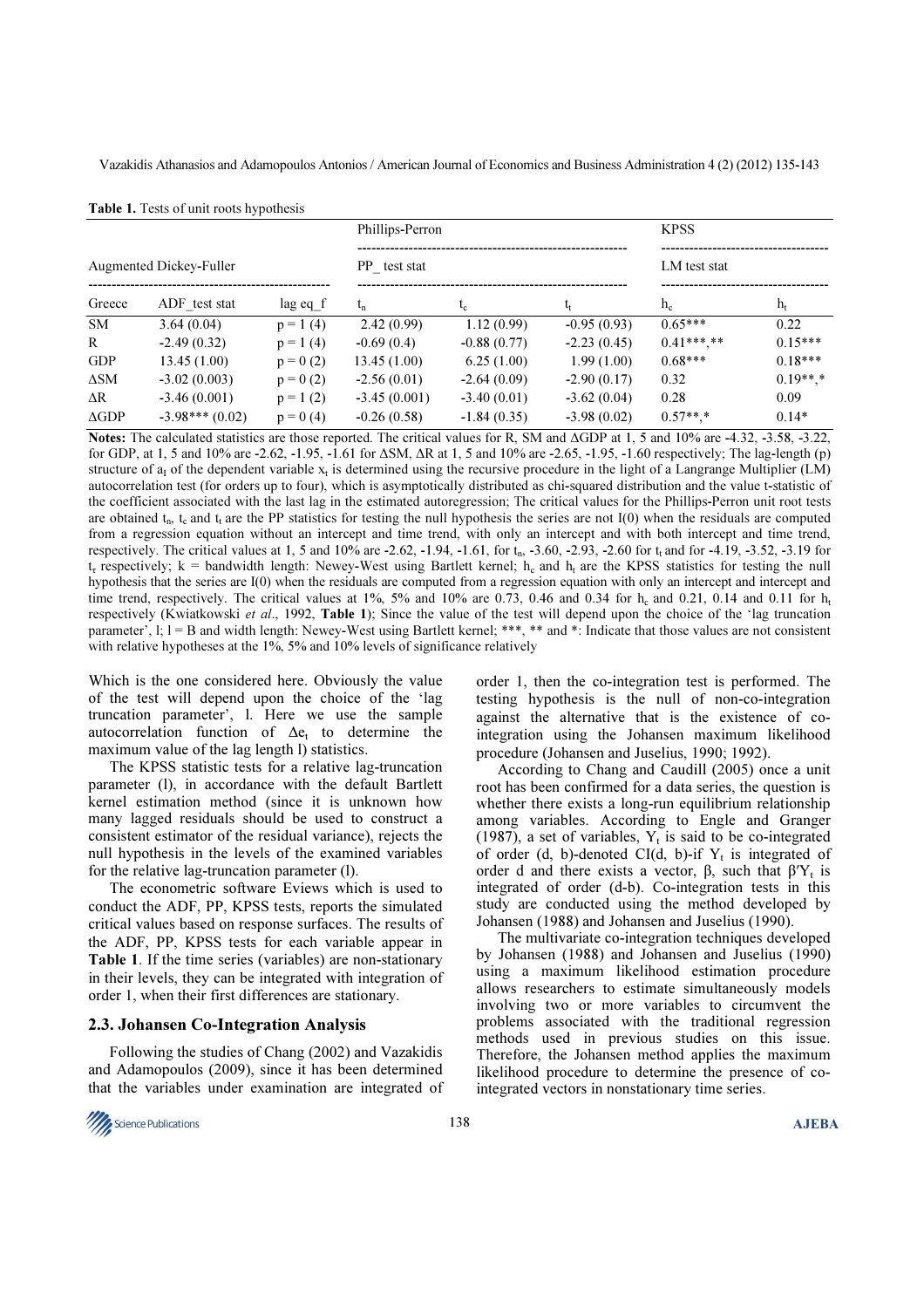Following the study of Chang and Caudill (2005); Johansen (1988) and Johansen and Juselius (1990) propose two test statistics for testing the number of cointegrated vectors (or the rank of Π) the trace ( $\lambda_{\text{trace}}$ ) and the maximum eigenvalue  $(\lambda_{\text{max}})$  statistics.

The likelihood Ratio Statistic (LR) for the trace test  $(\lambda_{\text{trace}})$  as suggested by Johansen (1988) is presented in Equation 4a:

$$
\lambda_{\text{trace}}(r) = -T \sum_{i=r+1}^{p} \ln(1 - \widehat{\lambda}_{i}) \tag{4a}
$$

Where:

- $\hat{\lambda}_i$  = The largest estimated value of ith characteristic root (eigenvalue) obtained from the estimated Π matrix,  $r = 0, 1, 2, \ldots, p-1$
- $T =$ The number of usable observations

The  $\lambda_{\text{trace}}$  statistic tests the null hypothesis that the number of distinct characteristic roots is less than or equal to r, (where r is 0, 1, or 2) against the general alternative. In this statistic  $\lambda_{\text{trace}}$  will be small when the values of the characteristic roots are closer to zero (and its value will be large in relation to the values of the characteristic roots which are further from zero).

Alternatively, the maximum eigenvalue ( $\lambda_{\text{max}}$ ) statistic as suggested by Johansen is presented in Equation 4b:

$$
\lambda_{\max} \left( \mathbf{r}, \, \mathbf{r} + \mathbf{l} \right) = -\mathbf{T} \, \ln(1 - \widehat{\lambda}_{\mathbf{r} + \mathbf{l}}) \tag{4b}
$$

The  $\lambda_{\text{max}}$  statistic tests the null hypothesis that the number of r co-integrated vectors is r against the alternative of  $(r+1)$  co-integrated vectors. Thus, the null hypothesis  $r = 0$  is tested against the alternative that  $r =$ 1,  $r = 1$  against the alternative  $r = 2$  and so forth. If the estimated value of the characteristic root is close to zero, then the  $\lambda_{\text{max}}$  will be small.

It is well known that Johansen's co-integration tests are very sensitive to the choice of lag length. Firstly, a VAR model is fitted to the time series data in order to find an appropriate lag structure. The Schwarz Criterion (SC) and the Likelihood Ratio (LR) test are used to select the number of lags required in the co-integration test. The Schwarz Criterion (SC) and the Likelihood Ratio (LR) test suggested that the value  $p = 3$  is the appropriate specification for the order of VAR model for Greece.

Table 2 shows the results from the Johansen cointegration test.



Table 2. Johansen and Juselius co-integration tests (SM, GDP, R)

|                                                                    | Country: Greece          |          |                        |                     |
|--------------------------------------------------------------------|--------------------------|----------|------------------------|---------------------|
|                                                                    | Johansen test statistics |          |                        |                     |
| Testing                                                            |                          |          |                        |                     |
| hypothesis                                                         | $\lambda_{\text{trace}}$ | $Cr$ v   | $\lambda_{\text{max}}$ | Cr v                |
|                                                                    |                          | 5.00%    |                        | 5.00%               |
|                                                                    |                          | $1.00\%$ |                        | $1.00\%$            |
| $H_0: r = 0$ and $r = 1$                                           | 32.590                   | 24.31    | 21.050                 | 17.89               |
|                                                                    |                          | 29.75    |                        | 22.99               |
| $H_0$ : r £ 1 and r = 2                                            | 11.530                   | 12.53    | 10.530                 | 11.44               |
|                                                                    |                          | 16.31    |                        | 15.69               |
| H <sub>0</sub> : r £ 2 and r = 3                                   | 1.006                    | 3.84     | 1.006                  | 3.84                |
|                                                                    |                          | 6.51     |                        | 6.51                |
| Co-integrated vectors $1$ (for $1$ and $5\%$ )                     |                          |          |                        | 1 (only for $5\%$ ) |
| $\sim$ $\sim$ $\sim$ $\sim$ $\sim$ $\sim$<br>$\mathbf{r}$ $\alpha$ |                          |          |                        |                     |

Note: Cr\_v = Critical values

Table 3. Vector error correction model

| <b>Estimated coefficients</b> |
|-------------------------------|
| $-0.0019$ [0.9545]            |
| 0.4132 [0.5568]               |
| $0.6043$ [0.0013]             |
| $-1.4226$ [0.1428]            |
| $-0.5968$ [0.0002]            |
| 0.6091                        |
| 2.1934                        |
|                               |
| $0.7041$ [0.401]              |
| 0.0616 [0.804]                |
| 77.7055 [0.000]               |
| $0.1684$ [0.682]              |
|                               |

 $\begin{bmatrix} \ \end{bmatrix}$  = I denote the probability levels;  $\Delta$ : Denotes the first differences of the variables;  $R^2$  = Coefficient of multiple determinations adjusted for the degrees of freedom (d.f); DW = Durbin-Watson statistic

| Table 4. Pairwise Granger causality tests |
|-------------------------------------------|
|-------------------------------------------|

|  | Sample: 1978-2007: Lags: 2 |  |  |
|--|----------------------------|--|--|
|--|----------------------------|--|--|

| Null hypothesis               | f-statistic | Probability |
|-------------------------------|-------------|-------------|
| GDP does not Granger cause SM | 11.6152     | [0.0003]    |
| SM does not Granger cause GDP | 0.0280      | [0.9723]    |
| R does not Granger cause SM   | 2.2425      | [0.1288]    |
| SM does not Granger cause R   | 1.4476      | [0.2557]    |
| R does not Granger cause GDP  | 2.3135      | [0.1214]    |
| GDP does not Granger cause R  | 3.8887      | [0.0350]    |

#### 2.4. Vector Error Correction Model

According to Chang and Caudill (2005) since the variables included in the VAR model are found to be cointegrated, the next step is to specify and estimate a Vector Error Correction Model (VECM) including the error correction term to investigate dynamic behavior of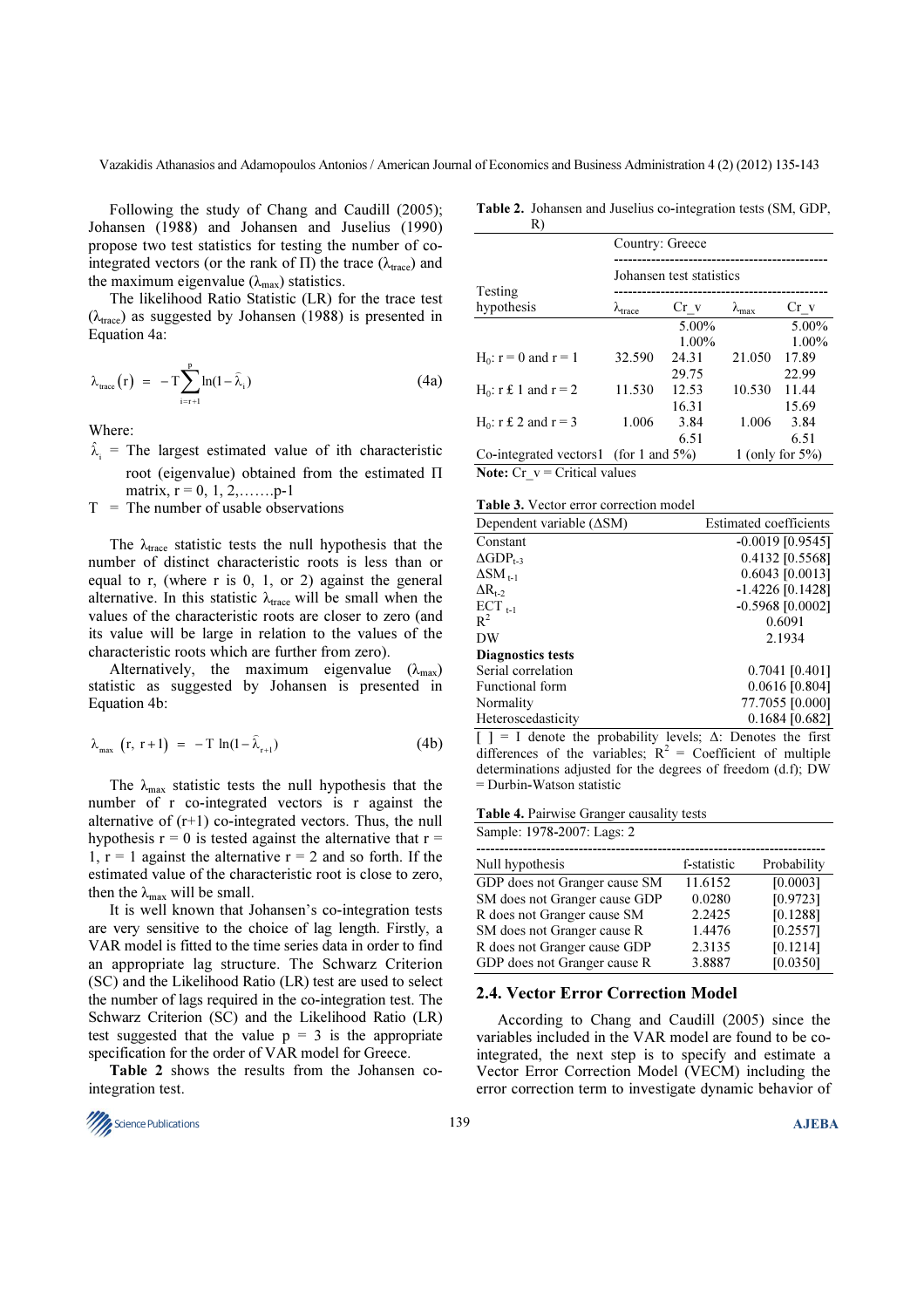the model. Once the equilibrium conditions are imposed, the VEC model describes how the examined model is adjusting in each time period towards its long-run equilibrium state.

Since the variables are co-integrated, then in the short run, deviations from this long-run equilibrium will feed back on the changes in the dependent variables in order to force their movements towards the long-run equilibrium state. Hence, the co-integrated vectors from which the error correction terms are derived are each indicating an independent direction where a stable meaningful long-run equilibrium state exists.

The VEC specification forces the long-run behavior of the endogenous variables to converge to their cointegrated relationships, while accommodates short-run dynamics. The dynamic specification of the model allows the deletion of the insignificant variables, while the error correction term is retained. The size of the error correction term indicates the speed of adjustment of any disequilibrium towards a long-run equilibrium state (Engle and Granger, 1987). The error-correction model with the computed t-values of the regression coefficients in parentheses is reported in Table 3.

The final form of the Error-Correction Model (ECM) was selected according to the approach suggested by Hendry (Maddala, 1992). Following the study of Chang (2002) the general form of the Vector Error Correction Model (VECM) is presented in Equation 5:

$$
\Delta Y_{t} = \beta_{1} \sum_{i}^{n} \Delta Y_{t,i} + \beta_{2} \sum_{i}^{n} \Delta X_{t-i}
$$
  
+ 
$$
\beta_{3} \sum_{i}^{n} \Delta Z_{t-i} + \lambda E C_{t-i} + \varepsilon_{t}
$$
 (5)

Where:

- $\Delta$  = The first difference operator
- $EC_{t-1}$  = The error correction term lagged one period
- $\lambda$  = The short-run coefficient of the error correction term  $(-1<\lambda<0)$
- $\varepsilon_t$  = The white noise term

#### 2.5. Granger Causality Tests

Granger causality is used for testing the long-run relationship between stock market development and economic growth. The Granger procedure is selected because it consists the more powerful and simpler way of testing causal relationship (Granger, 1986). The following bivariate model is estimated as follows:

$$
Y_{t} = a_{10} + \sum_{j=1}^{k} a_{1j} Y_{t-j} + \sum_{j=1}^{k} b_{1j} X_{t-j} + u_{t}
$$
 (6)

$$
140
$$
 **Notice Publications** AJEBA

$$
X_{t} = a_{20} + \sum_{j=1}^{k} a_{2j} X_{t-j} + \sum_{j=1}^{k} b_{2j} Y_{t-j} + u_{t}
$$
 (7)

Where:

 $Y_t$  = The dependent

- $X_t$  = The explanatory variable
- $u_t$  = A zero mean white noise error term in Equation 6 while

 $X_t$  = The dependent

 $Y_t$  = The explanatory variable in Equation 7

In order to test the above hypotheses the usual Wald F-statistic test is utilized, which has the following form:

$$
F = \frac{(RSSR - RSSU) / q}{RSSU / (T - 2q - 1)}
$$

Where:

- $RSS_{U}$  = The sum of squared residuals from the complete (unrestricted) equation
- $RSS<sub>R</sub>$  = The sum of squared residuals from the equation under the assumption that a set of variables is redundant, when the restrictions are imposed, (restricted equation)

 $T =$ The sample size

 $q =$  is the lag length

According to Seddighi et al. (2000) and Katos (2004) the hypotheses in this test are the following (Equation 8 and 9):

H<sub>0</sub>: X does not Granger cause Y, i.e.,  
\n
$$
\{\alpha_{11}, \alpha_{12}, \ldots, \alpha_{1k}\} = 0
$$
, if F<sub>c</sub> *<* critical value of F  
\nH<sub>a</sub>: X does Granger cause Y, i.e.,  
\n $\{\alpha_{11}, \alpha_{12}, \ldots, \alpha_{1k}\} \neq 0$ , if F<sub>c</sub> *>* critical value of F\n $\{(8\}$ 

And:

- H<sub>0</sub>: Y does not Granger cause X, i.e.,  $\{\beta_{21}, \beta_{22},...\beta_{2k}\}\$  $= 0$ , if  $F_c$  < critical value of F (9)
- $H_a$ : Y does Granger cause X, i.e.,  $\{\beta_{21}, \beta_{22},...\beta_{2k}\}\$

 $\neq$  0, if  $F_c$  > critical value of F

The results related to the existence of Granger causal relationships among economic growth, stock market development and interest rate appear in Table 4.

#### 3. RESULTS

The observed t-statistics fail to reject the null hypothesis of the presence of a unit root for all variables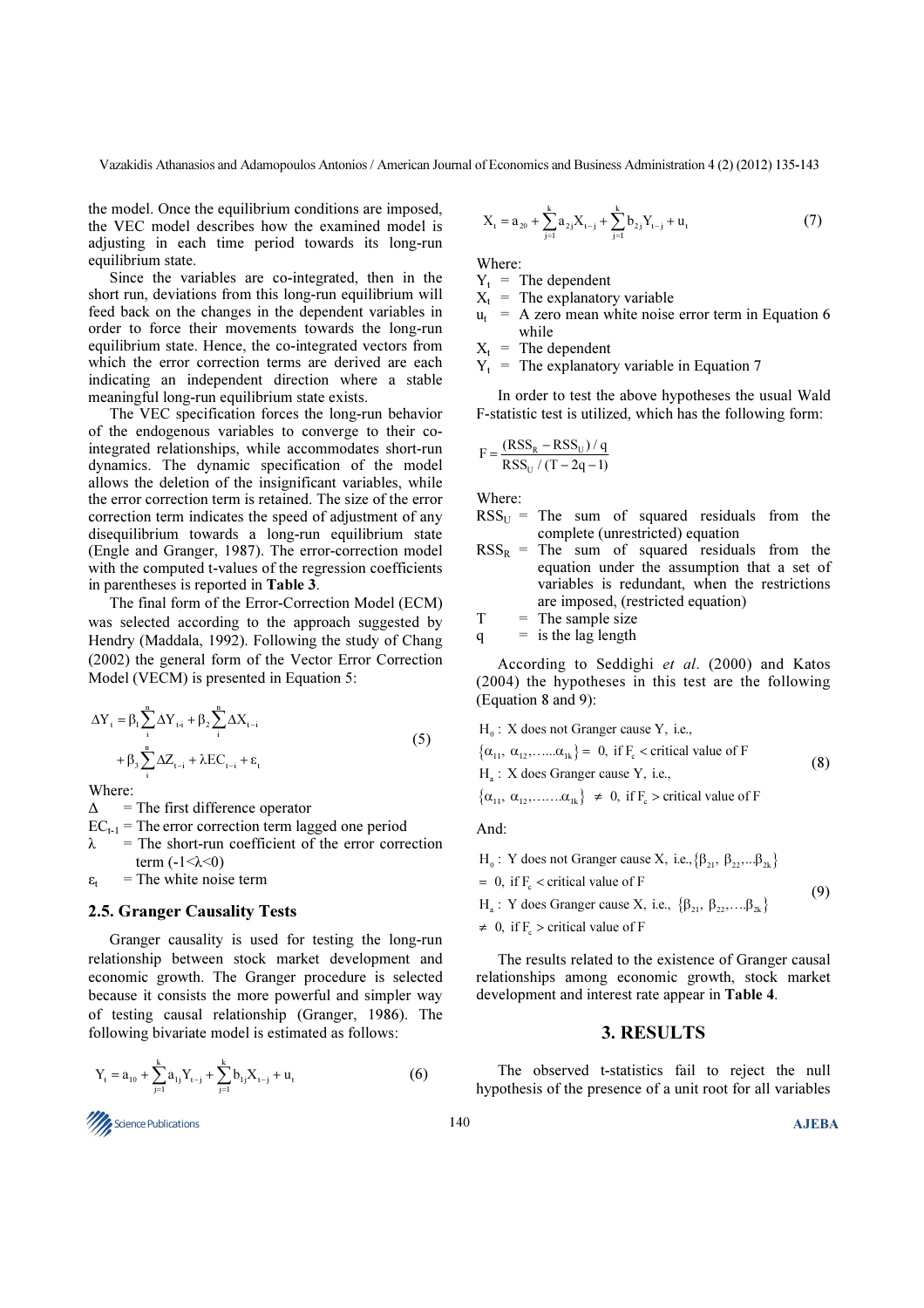in their levels confirming that they are non-stationary at 1, 5 and 10% levels of significance but when they are transformed into their first differences become stationary and integrated of the same order (Table 1). Therefore, the combined results (ADF, PP, KPSS) from all tests can be characterized as integrated of order one, I(1).

These variables can be co-integrated as well, if there are one or more linear combinations among the variables that are stationary. The results that appear in Table 2 suggest that the number of statistically significant cointegrated vectors for Greece is equal to 1 (Table 2) and is the following one in (Equation 5a):

$$
SM = 1.06GDP - 1.24R \tag{5a}
$$

The co-integrated vector of the model of Greece presented in **Table 2** has rank r  $(p = 2)$ . The process of estimating the rank r is related with the assessment of eigenvalues, which are the following for Greece:  $\hat{\lambda}_1 = 0.5414$ ,  $\hat{\lambda}_2 = 0.3230$  and  $\hat{\lambda}_3 = 0.3230$ .

For Greece, critical values for the trace statistic defined by Equation 4a are 24.31 and 29.75 for  $H_0$ : r  $= 0$  and 12.53 and 16.31 for H<sub>0</sub>: r≤1, 3.84 and 6.51 for H<sub>0</sub>: r $\leq$ 2 at the significance level 5 and 1% respectively as reported by Osterwald-Lenum (1992), while critical values for the maximum eigenvalue test statistic defined by Equation 4b are 17.89 and 22.99 for  $H_0$ :  $r = 0$ , 11.44 and 15.69 for H<sub>0</sub>: r≤1, 3.84 and 6.51 for H<sub>0</sub>: r≤2.

It is obvious from the above co-integrated vector that economic growth has a positive effect on stock market development in the long-run, while interest rate has a negative effect on stock market development. According to the signs of the vector co-integration components and based on the basis of economic theory the above relationships can be used as an error correction mechanism in a VAR model for Greece respectively.

The error-correction model with the computed tvalues of the regression coefficients in parentheses is reported in Table 3. The dynamic specification of the model allows the deletion of the insignificant variables, while the error correction term is retained.

From the results of Table 3 we can see that a shortrun increase of economic growth per 1% induces an increase of stock market index per 0.41% in Greece, while an increase of interest rate per 1% induces a decrease of stock market index per 1.42% in Greece.

The estimated coefficient of  $EC_{t-1}$  is statistically significant and has a negative sign, which confirms that there is not any problem in the long-run equilibrium relation between the independent and dependent variables in 5% level of significance, but its relatively value (-0.596) for Greece shows a satisfactory rate of convergence to the equilibrium state per period (Table 3). From the above results the VAR model in which stock market development is examined as a dependent variable has obtained the best statistical estimates. In order to proceed to the Granger causality test the number of appropriate time lags was selected in accordance with the VAR model.

According to Granger causality tests there is a unidirectional causality between stock market development and economic growth with direction from economic growth to stock market development and a unidirectional causal relationship between economic growth and interest rate with direction from economic growth to interest rate (Table 4).

## 4. DISCUSSION

The model of stock market development is mainly characterized by the effect of economic growth and interest rate. Stock market development is determined by the trend of general stock market index. The significance of the empirical results is dependent on the variables under estimation.

Most empirical studies examine the causal relationship between stock market development and economic growth using different estimation financial measures like stock market capitalization, stock market liquidity and general stock market index.

Granger causality test is the more powerful causality test based on the methodology of vector error correction model in relation to other causality tests like Geweke, Sims, Toda and Yamamoto.

Theory provides conflicting aspects for the direction of causality between stock market development and economic growth. Most empirical studies suggested that there is a unidirectional causality between stock market development and economic growth with direction from stock market development to economic growth, while less empirical studies have found bilateral causality between economic growth and stock market development or unidirectional causality with direction from economic growth to stock market development.

The results of this study are agreed with the studies of Levine and Zervos (1998) and Shan (2005). Therefore the direction of causal relationship between stock market development and economic growth is regarded as an important issue under consideration in future empirical

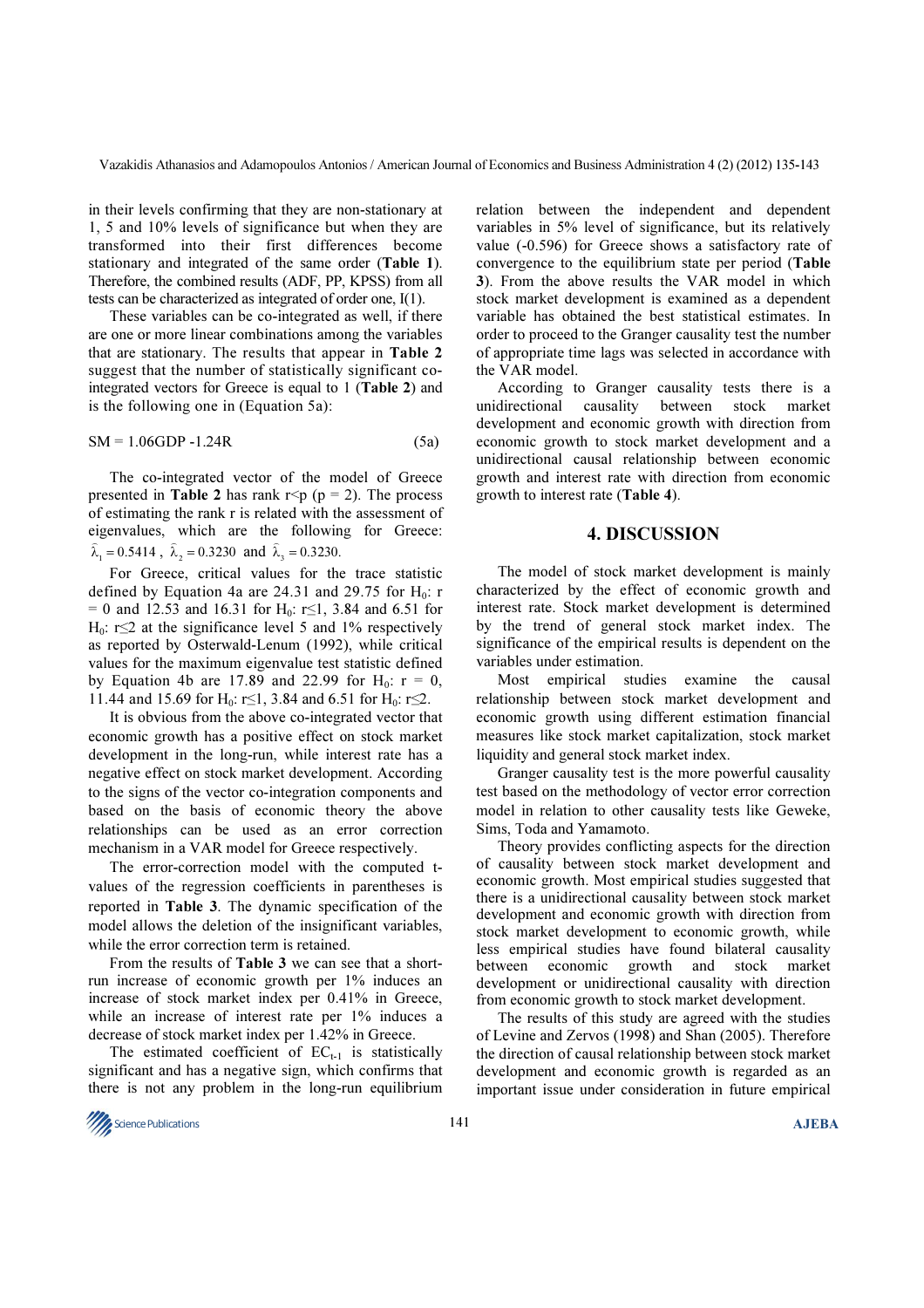studies. However, more interest should be focused on the comparative analysis of empirical results for the rest of European Union members-states using different estimation measures and causality estimation methods.

# 5. CONCLUSION

This study employs with the relationship between financial development and economic growth for Greece, using annually data for the period 1978-2007. The empirical analysis suggested that the variables that determine economic growth present a unit root. Once a co-integrated relationship among relevant economic variables is established, the next issue is how these variables adjust in response to a random shock. This is an issue of the short-run disequilibrium dynamics.

The short run dynamics of the model is studied by analyzing how each variable in a co-integrated system responds or corrects itself to the residual or error from the cointegrating vector. This justifies the use of the term error correction mechanism. The Error Correction (EC) term, picks up the speed of adjustment of each variable in response to a deviation from the steady state equilibrium. The VEC specification forces the long-run behavior of the endogenous variables to converge to their cointegrating relationships, while accommodates the shortrun dynamics. The dynamic specification of the model suggests deletion of the insignificant variables while the error correction term is retained. Economic growth has a direct positive effect on stock market development while interest rate has a negative effect on stock market development and economic growth respectively.

The results of Granger causality tests indicated that there is a unidirectional causality between stock market development and economic growth with direction from economic growth to stock market development and a unidirectional causal relationship between economic growth and interest rate with direction from economic growth to interest rate.

## 6. REFERENCES

- Adamopoulos, A., 2010. Financial development and economic growth: A comparative study between 15 European Union member-states. Int. Res. J. Finance Econ., 35: 144-149.
- Akaike, H., 1973. Information theory and an extension of the maximum likelihood principle. Proceedings of the 2nd International Symposium on Information Theory, Akademiai Kiado, Budapest.
- Chang, T. and S. Caudill, 2005. Financial development and economic growth: The case of Taiwan. Applied Econ., 37: 1329-1335. DOI: 10.1080/0003684042000338702
- Chang, T., 2002. An econometric test of Wagner's law for six countries based on cointegration and errorcorrection modelling techniques. Applied Econ., 34: 1157-1169.
- Choi, I., 1992. Effects of data aggregation on the power of tests for a unit root: A simulation study. Econ. Lett., 40: 397-401.
- Demirguc-Kunt, A. and R. Levine, 1996. Stock markets, corporate finance, and economic growth: An overview. World B. Econ. Rev., 10: 223-239.
- Dickey, D. and W. Fuller, 1979. Distribution of the estimators for autoregressive time series with a unit root. J. Am. Stat. Assoc., 74: 427-431.
- Engle, R. and C. Granger, 1987. Co-integration and error correction: Representation, estimation, and testing. Econometrica, 55: 251-276.
- Fama, E.F., 1990. Stock returns, expected returns, and real activity. J. Finance, 45: 1089-1108. DOI: 10.1111/j.1540-6261.1990.tb02428.x
- Granger, C., 1986. Developments in the study of cointegrated economic variables. Oxford Bull. Econ. Stat., 48: 213-228.
- IMF, 2007. International Financial Statistics Yearbook. 1st Edn., Various Years, Washington DC., USA., pp: 205.
- Johansen, S. and K. Juselius, 1990. Maximum likelihood estimation and inference on cointegration-with applications to the demand for money. Oxford Bull. Econ. Stat., 52: 169-210. DOI: 10.1111/j.1468- 0084.1990.mp52002003.x
- Johansen, S. and K. Juselius, 1992. Testing Structural Hypotheses in a Multivariate Cointegration Analysis of the PPP and the UIP for UK. J. Econ., 53: 211-244.
- Johansen, S., 1988. Statistical analysis of cointegration vectors. J. Econ. Dyn. Control, 12: 231-254.
- Katos, A., 2004. Econometrics: Theory and Practice. 1st Edn., Zygos, Thessaloniki, pp: 1200.
- King, R. and R. Levine, 1993. Finance and growth: Schumpeter might be right. Q. J. Econ., 108: 717-737.
- Kwiatkowski, D., P. Phillips, P. Schmidt and Y. Shin, 1992. Testing the null hypothesis of stationarity against the alternative of a unit root: How sure are we that economic time series have a unit root? J. Econometr., 54: 159-178.
- Levine, R. and S. Zervos, 1998. Stock markets, banks, and economic growth. Am. Econ. Rev., 88: 537-558.
- Maddala, G.S., 1992. Introduction to Econometrics. 2nd Edn., Prentice-Hall International, London, ISBN-10: 0023745452, pp: 631.